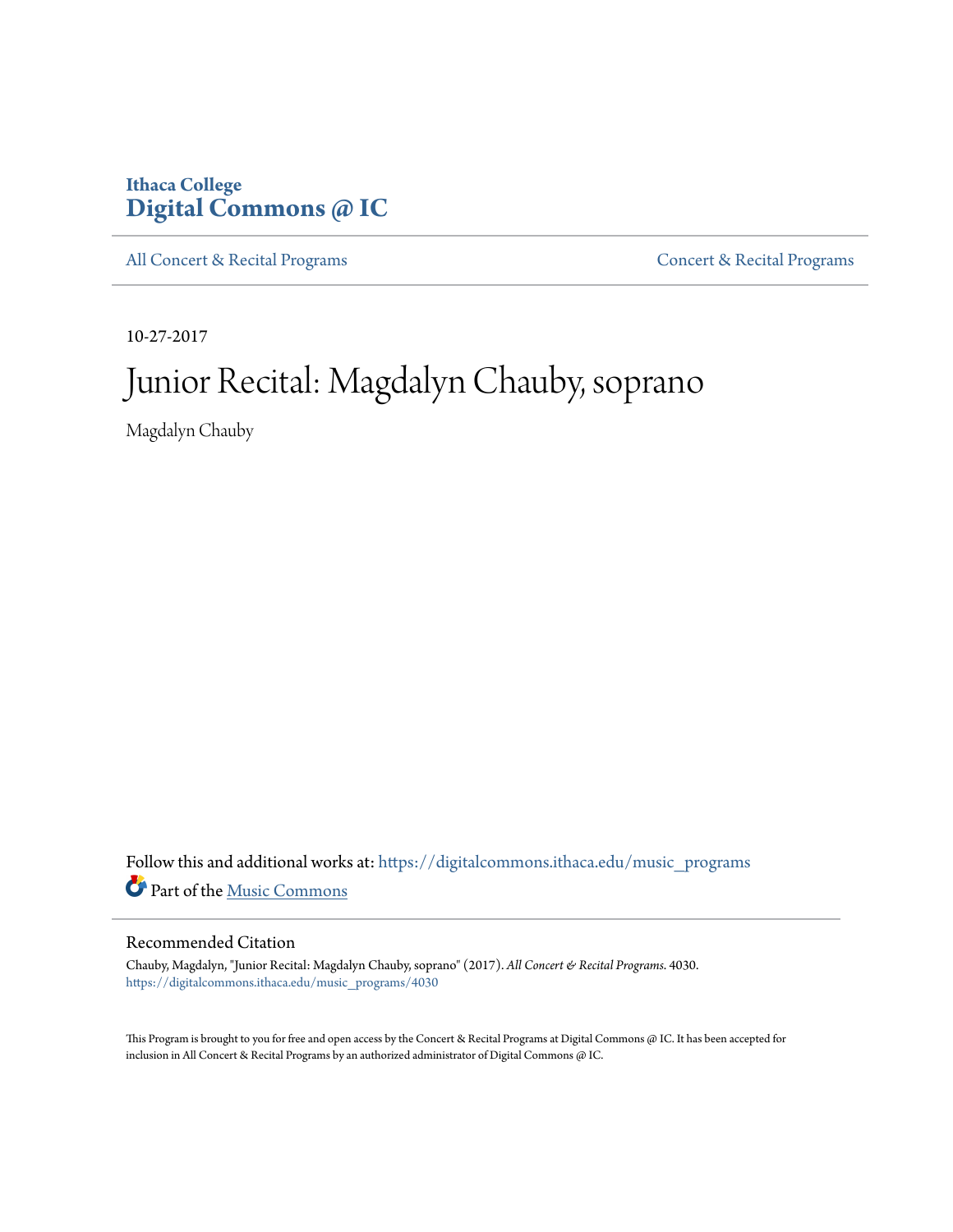# **The Stories We Tell Junior Recital:** Magdalyn Chauby, soprano

**THES JUVANIEN CRITER FOR LIVEIG** 

Oliver Scott, piano

Hockett Family Recital Hall Friday, October 27th, 2017 8:15 pm

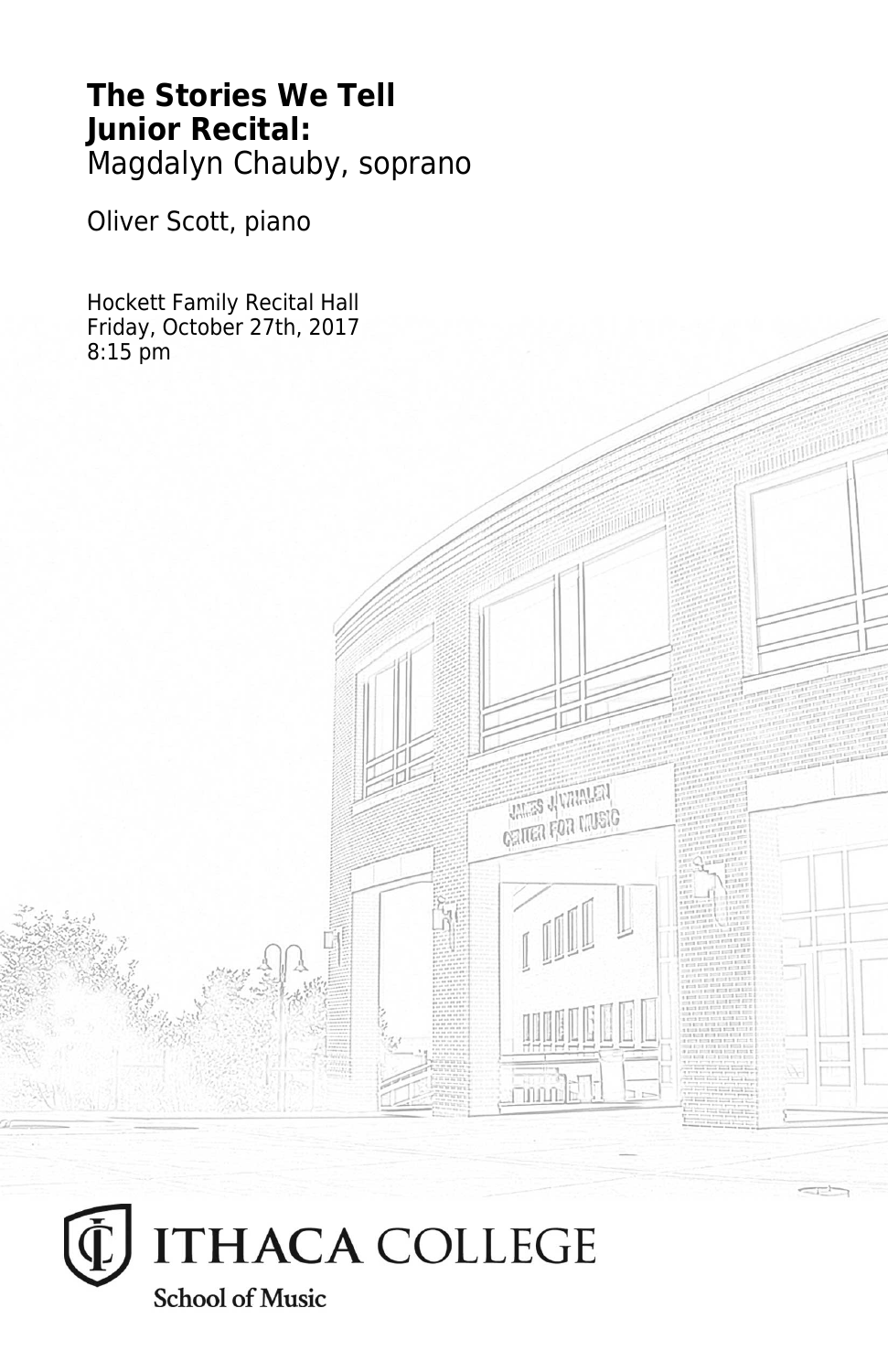# **Program**

Stories are light. Light is precious in a world so dark. Begin at the beginning. Tell... a story. Make some light.-Kate DiCamillo

O virga ac diadema

Quia ergo femina Hildegard of Bingen

What would happen if one woman told the truth about her life? The world would split open.-Muriel Rukeyser

Er ist gekommen in Sturm und Regen Clara Schumann Sie liebten sich beide (1819-1896) Lorelei

## **Intermission**

Everyone who tells a story tells it differently, just to remind us that everybody sees it differently.-Jeanette Winterson

Il Pleure Dans Mon Cœur de la communistie de la Claude Debussy<br>Chevaux De Bois (1862-1918) Chevaux De Bois Pierrot

But behind all your stories is always your mother's story, because hers is where yours begin.-Mitch Albom

Songs from Letters: Libby Larsen So Like Your Father's (b. 1950) He Never Misses A Man Can Love Two Women A Working Woman All I Have

This recital is in fulfillment of the degree B.M. in Performance and Music Education. Magdalyn Chauby is from the studio of Patrice Pastore.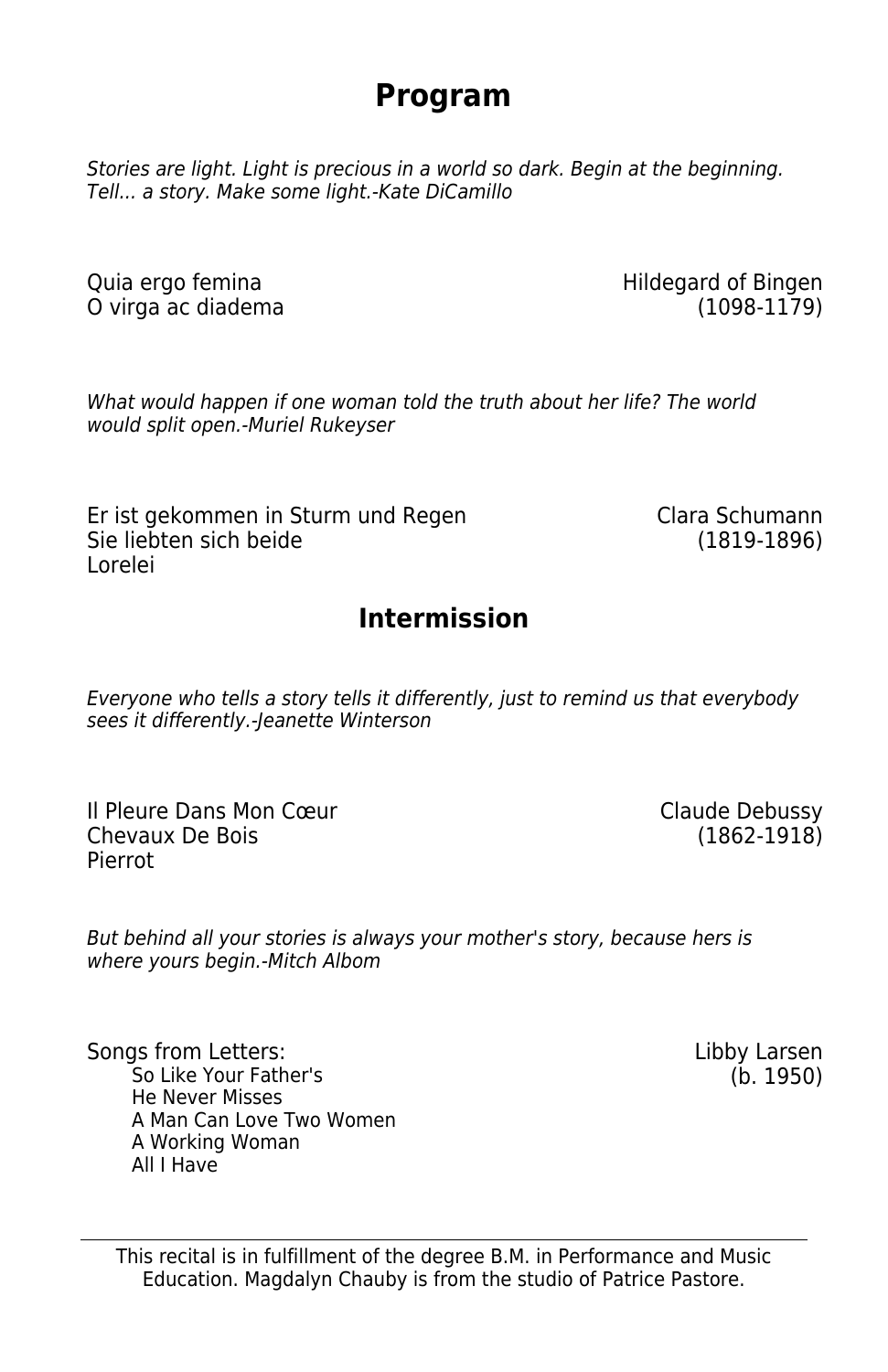## **Translations and Lyrics**

#### **Quia ergo femina**

Quia ergo femina mortem instruxit, For since a woman drew up death, clara virgo illam interemit, a virgin gleaming dashed it down,

in feminea forma in woman's form pre omni creatura. before all other creatures. quia Deus factus est homo For God was made a human in dulcissima et beata virgine. in the sweet and blessed Virgin.

et ideo est summa benedictio and therefore is the highest blessing (found)

## **O virga ac diadema**

O virga ac diadema purpure regis O branch and diadem in royal purple

Tu frondens floruisti in alia vicissitudine You burst forth blooming but with buds

produceret.

nec aer desuper te volavit sed divina nor has the air flown over you; but

O virga, floriditatem tuam Deus in prima O branch, your blossoming God had die seen wat die seen die seen die seen die seen die seen die seen die seen die seen die seen die se

creature sue previderat. The same stream of the set of the creation.

O quam magnum est in viribus suis  $\begin{array}{cc} \text{O} & \text{O} & \text{O} \\ \text{Iatus viri} & \text{O} & \text{O} \end{array}$ latus viri.

quam fecit speculum a mirror made

omnis ornamenti sui et amplexionem of all his ornament, and an embrace omnis creature sue. **Exercise 18 and 18 and 18 and 18 and 18 and 18 and 18 and 18 and 18 and 18 and 18 and 18 a** 

clad,

que es in clausura tua sicut lorica: who like a shield stand in your cloister strong.

quite different

quam Adam omne genus humanum than Adam's progeny, the human race.

Ave, ave, de tuo ventre alia vita<br>
processit in the another life, but womb came forth another life,

qua Adam filios suos denudaverat. that Adam had stripped from his sons. O flos, tu non germinasti de rore O bloom, you did not spring from dew

nec de guttis pluvie nor from the drops of rain,

radiance divine

claritas in nobilissima virga te produxit. has brought you forth upon that noblest bough.

Et te Verbo suo auream materiam, and by his word made you a golden matrix,

o laudabilis Virgo, fecit. O Virgin, worthy of our praise.

de quo Deus formam mulieris produxit, from which God brought the form of woman forth,

Inde concinunt celestia organa et The heavens' symphony sounds, in<br>wonder stands wonder stands

omnis terra, o laudabilis Maria, all earth, O Mary, worthy of our praise,

quia Deus te valde amavit. **For God has loved you more than all.**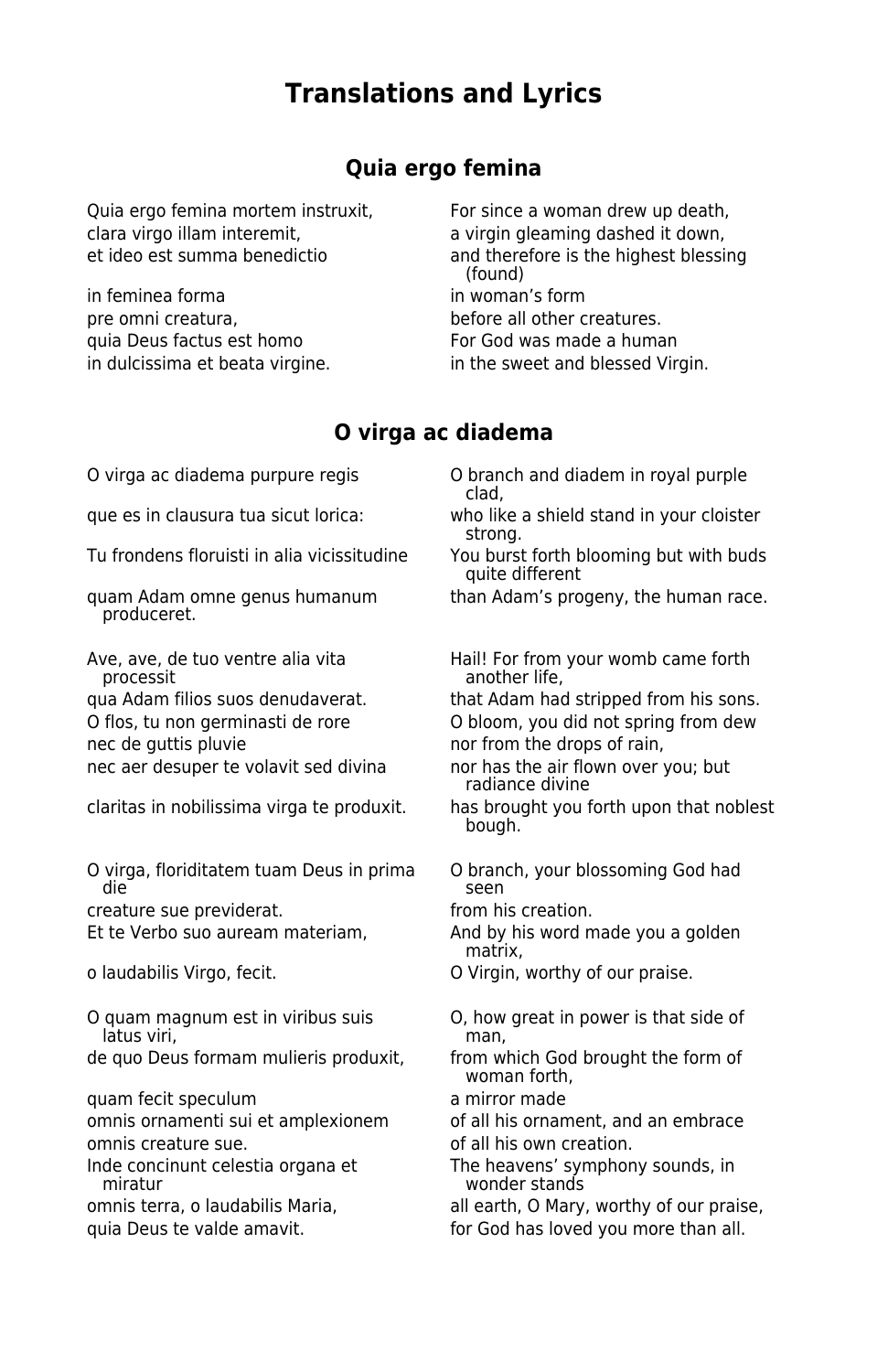O quam valde plangendum et lugendum O cry and weep! How deep the woe! est quod tristicia in crimine What sorrow seeped with guilt in

- fluxit. plan!
- Nam ipsa mulier, quam Deus matrem That woman, whom God made the<br>omnium mother of the world,
- 
- cum vulneribus ignorantie decerpsit, et with wounds of ignorance the full
- 
- processit,
- 
- 
- 
- humano generi
- 
- womanhood
- per consilium serpentis in mulierem Because the serpent hissed his wicked<br>fluxit. plan! plan!
	- mother of the world,
- posuit, viscera sua had pricked her womb
	- inheritance of grief
- generi suo protulit. she offered to her offspring.
- Sed, o aurora, de ventre tuo novus sol But from your womb, has come the sun processit,
- qui omnia crimina Eve abstersit the guilt of Eve he's washed away
- et maiorem benedictionem per te and through you offered humankind a<br>plessing blessing
- quam Eva hominibus nocuisset. even greater than the harm that Eve bestowed.
- Unde, o Salvatrix, que novum lumen  $\begin{array}{c} \text{O}$  Lady Savior, who has offered to the humano generi
- protulisti: collige membra Filii tui a new and brighter light: together join the members of your Son

ad celestem armoniam. The same into the heavens' harmony.

### **Er ist gekommen in Sturm unt Regen**

Er ist gekommen in Sturm unt Regen He has come in storm and rain entgegen.

Wie konnt' ich ahnen daß seine Bahnen How could I have suspected that his

sich einen sollten meinen Wegen. Should unite with my path.

Er ist gekommen in Sturm unt Regen He has come in storm and rain er hat genommen mein Herz verwegen. He has boldly taken my heart. Nahm er das meine? Nahm ich das Took he mine? Took I his? seine?

Der Freund zieht weiter, ich seh' es<br>The freend travels on the frack on the frack on the frack on the frack on the frack on the frack on the frack o

denn er bleibt mein auf allen Wegen. For he remains mine on all roads.

ihm schlug beklommen mein Herz Against him my heart beat anxiously.

path

Die beiden kamen sich entgegen. They both came together themselves.

Nun ist gekommen des Frühlings Segen. Now has come the springtime's blessing Der Freund zieht weiter, ich seh' es cheerfully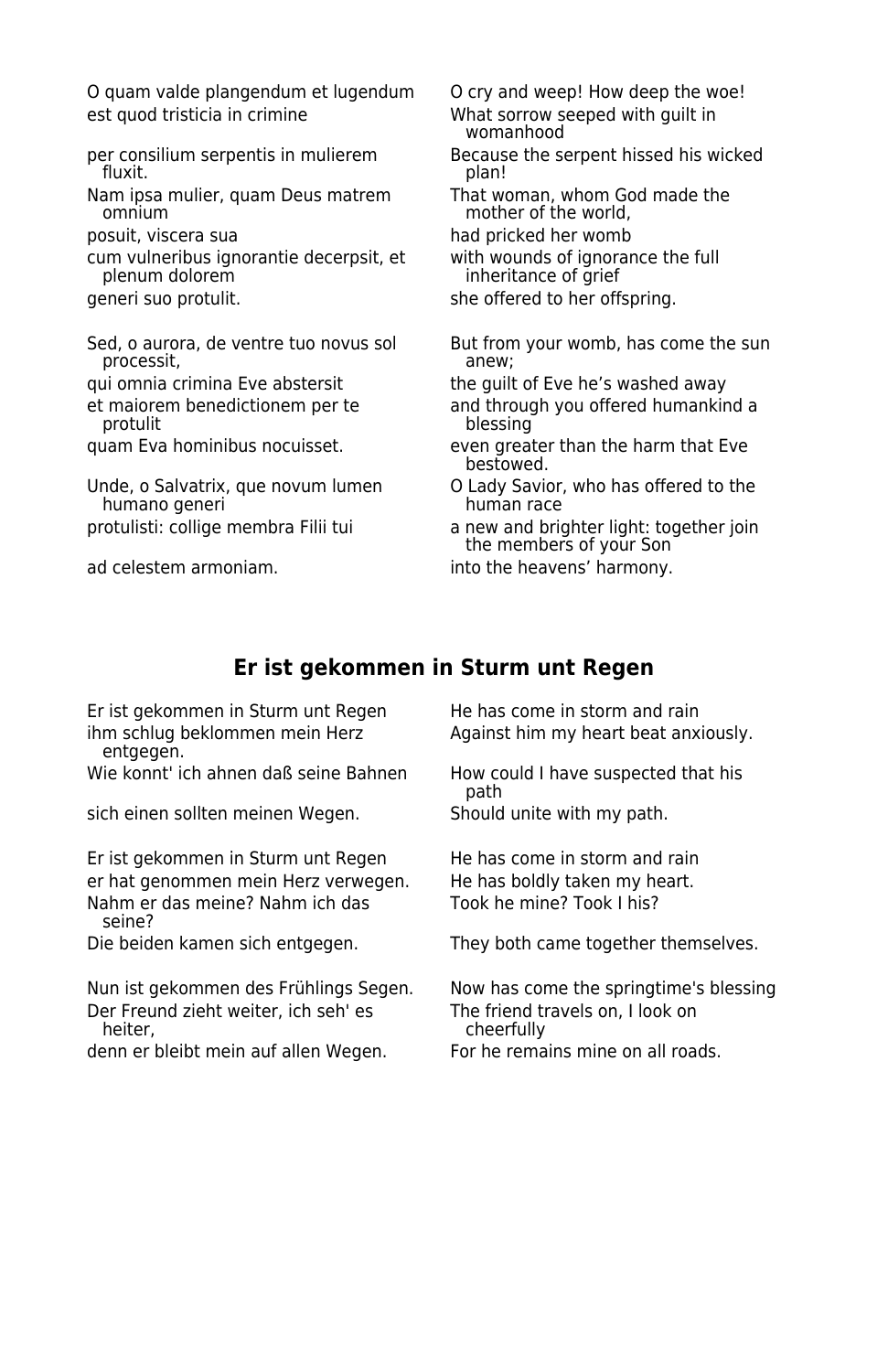## **Sie liebten sich beide**

wollt' es dem andern gestehn. Wanted to confess to the other. unt wollten vor Liebe vergehn. And would, for love, die.

Sie trennten sich endlich und sah'n sich They parted from each other and saw

Sie waren längst gestorben They were long since dead unt wußten es selber kaum. And they hardly knew it.

Sie liebten sich beide, doch keiner They loved each other, but neither Sie sahen sich an so feindlich, They looked at each other so hostilely,

 each other nur noch zuweilen im Traum. Only sometimes in a dream.

#### **Lorelei**

Ich weiß nicht, was soll es bedeuten, I know now what it means daß ich so traurig bin; That I am so sad; ein Märchen aus alten Zeiten, and alte A fairytale from olden times das kommt mir nicht aus dem Sinn. Comes from me and not of my mind.

und ruhig fließt der Rhein; And peacefully flows the Rhein; im Abendsonnenschein. The sunset.

Die schönste Jungfrau setzet The fairest maiden sits dort oben wunderbar, and a bove mysteriously, ihr gold'nes Geschmeide blitzet, Her golden jewelry sparkles, sie kämmt ihr gold'nes Haar. She combs her golden hair.

Sie kämmt es mit gold'nem Kamme She combs it with a golden comb unt singt ein Lied dabei: and sings a song with it; das hat eine wundersame, The Mas a wonderously gewaltige Melodei. The Merrician of Powerful melody.

Den Schiffer im kleinen Schiffe The boatman in the small boat ergreift es mit wildem Weh; is seized with fierce sorrow; er schaut night die Felsenriffe, he sees not the rocky-reef,<br>
er schaut nur hinauf in die Höh!<br>
he looks only unwards into

Ich glaube, die Wellen verschlingen Ibelieve, the waves will devour und das hat mit ihrem Singen And that with her singing die Lorelei getan. The Lorelei has done.

Die Luft ist kühl und es dunkelt, The air is cool and it grows dark, der Gipfel des Berges funkelt The top of the mountain sparkles

he looks only upwards into the heights.

am Ende Schiffer und Kahn; in the end, boatman and small boat;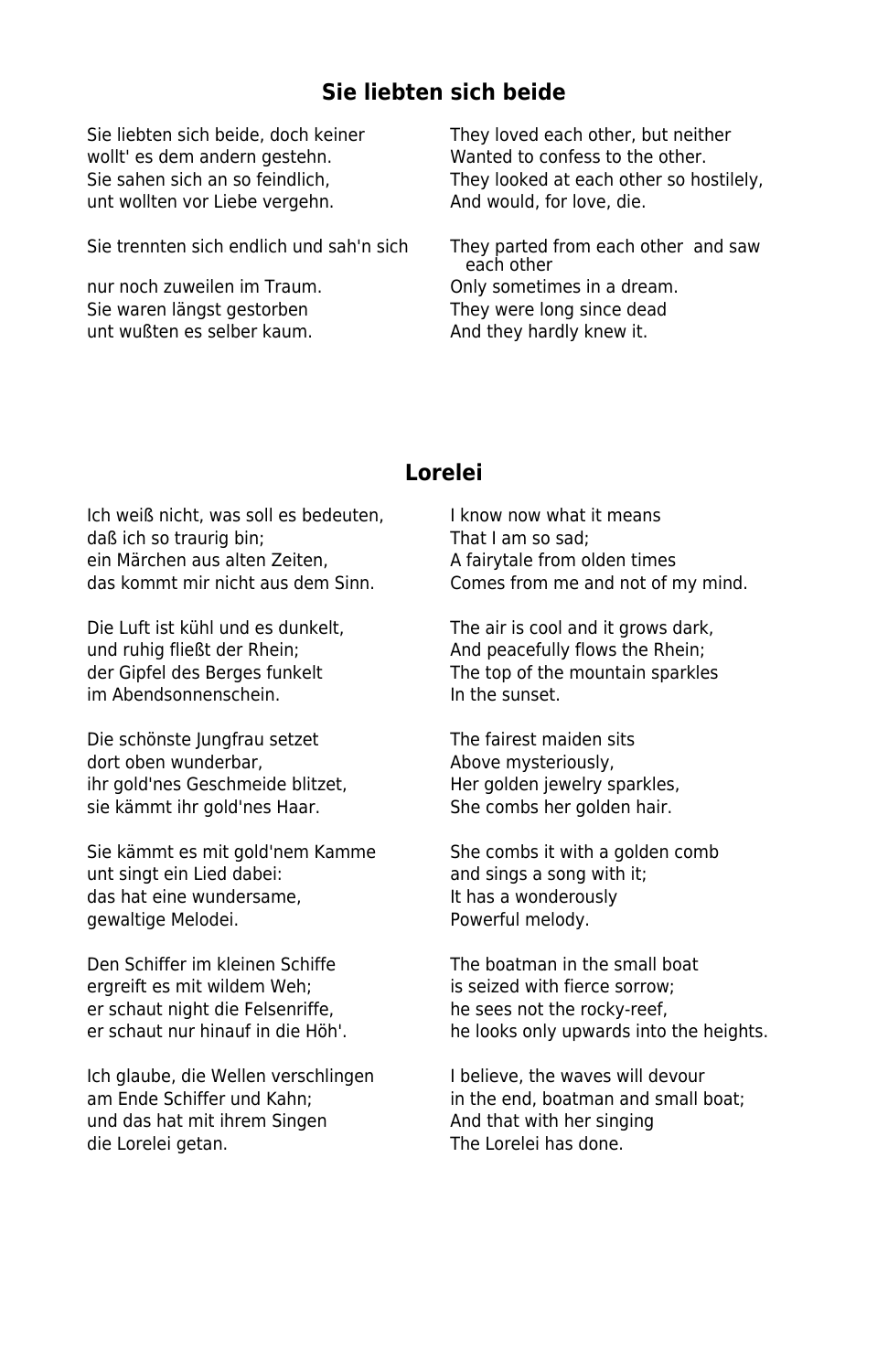#### **Il pleure dans mon cœur**

Il pleure dans mon cœur It weeps in my heart Comme il pleut sur la ville As it rains on the town Quelle est cette langueur What is this listlessness Qui pénètre mon cœur? That pervades my heart?

O bruit doux de la pluie **Oh soft sound of the rain** O le bruit de la pluie! Oh the sound of the rain!

Il pleure sans raison It weeps without reason Dans ce cœur qui s'écœure. In this heart which sickens Quoi! nulle trahison? What! No betrayal? Ce deuil est sans raison. This grief is without reason.

C'est bien la pire peine It is truly the worst pain De ne savoir pourquoi, To not know why

Par terre et sur les toits! On the ground and on the roofs! Pour un cœur qui s'ennuie For a heart which grows listless

Sans amour et sans haine, Without love and without hatred, Mon cœur a tant de peine. My heart has so much pain.

#### **Chevaux de Bois**

Tournez, tournez, bons chevaux de bois Turn, turn good horses of wood Tournez cent tours, tournez mille tours Turn a hundred turns, Turn a thousand

Tournez souvent et turnez toujours Turn often and turn forever<br>Tournez, tournez au son des hautbois. Turn to the sound of the oboes. Tournez, tournez au son des hautbois.

L'enfant tout rouge et la mère blanche The child all ruddy and the mother pale Le gars en noir et la fille en rose The boy in black and the girl in pink L'une à la chose et l'autre à la pose, The one down to earth and the other

Chacun se paie un sou de demanche. Each themselves buys a penny of

Tournez, tournez, chevaux de leur cœur, Turn, turn, horses of their hearts, Tandis qu'autour de tous vos tournois While around all your turning Clignote l'œil du filou sournois Twinkles discreetly the eye of the sly

Tournez au son du piston vainqueur! Turn to the sound of the cornet

C'est étonnant comme ça vous soûle It is amazing how this intoxicates you D'aller ainse dans ce cirque bête:<br>
To go thus in a silly circle: Rien dans le ventre et mal dans la tête, Nothing in the tummy and an ache in

Du mal en masse et du bien en foule. Discomfort in mass and fun in heaps.

Tournez, dadas, sans quil soit besoin Turn, hobbyhorses without the need D'user jamais de nuls éperons To ever use any spurs Pour commander à vos galops ronds To command your gallops around<br>Tournez, tournez, sans espoir de foin. Turn, turn, without the hope of hay. Tournez, tournez, sans espoir de foin.

turns

showing off

Sunday fun.

pickpocket

victorious!

the head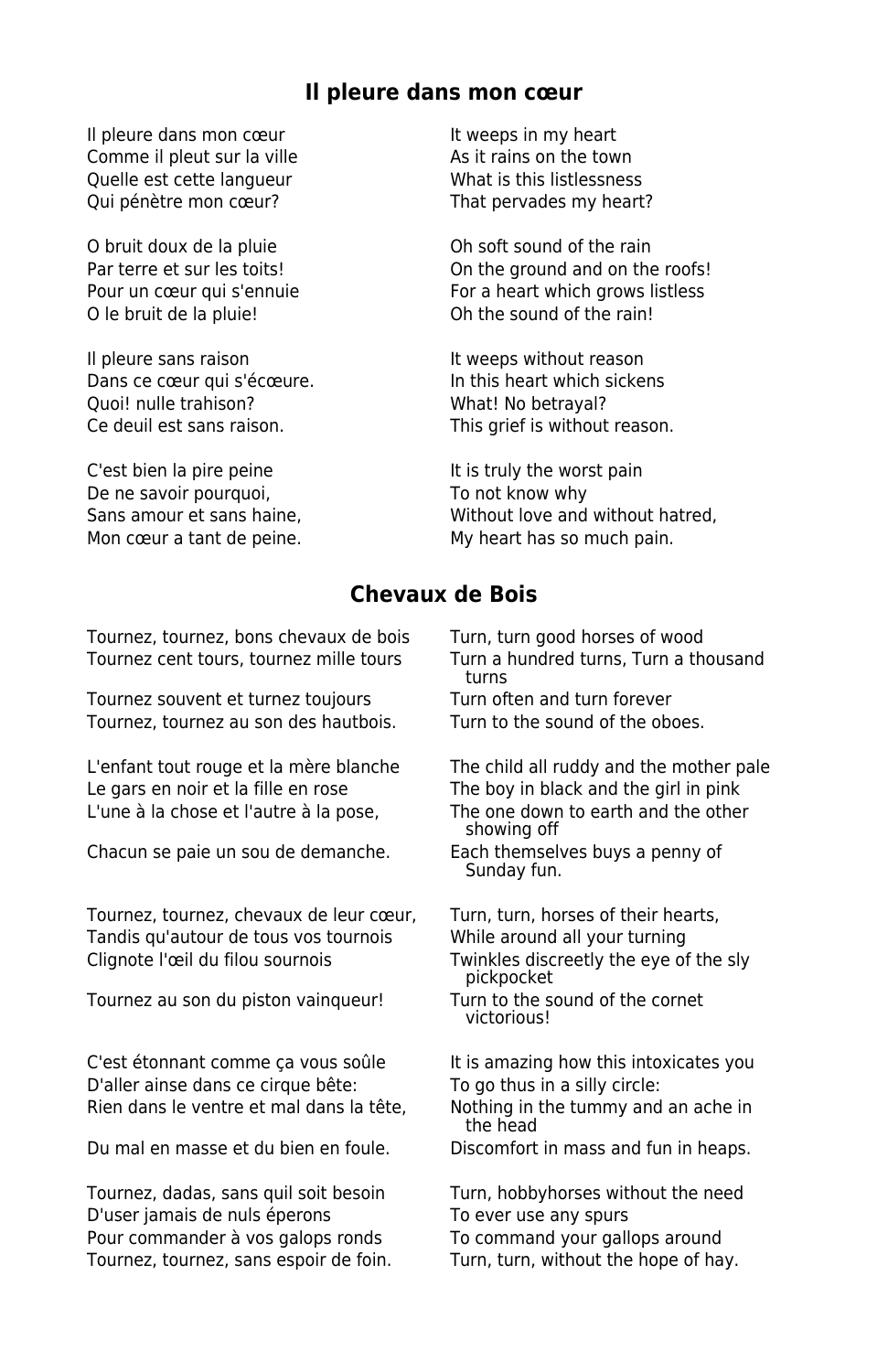Et dépéchez, chevaux de leur âme. And hurry horses of their souls Déjà voici que sonne à la soupe Already there rings (the bell) to supper

Tournez, tournez! Le ciel en velours Turn, turn the sky of velvet D'astres en or se vêt lentement With starts of gold is clothed slowly L'Eglise tinte un glas tristement. The church knell tolls sadly. tournez.

La nuit qui tombe et chasse la troupe The night that falls and drives away the band

De gais buveurs que leur soif affame. Of merry drinkers by their thirst made ravenous.

Tournez au son joyeux des tambours, Turn to the sound of happy drums, turn.

#### **Pierrot**

Ayant fini les noces d'Arlequin Having finished the wedding of

Faisant de lui sa plus chère délice Making of him, her most dear delight Jetté un regard de son œil en coulisse Casts a sidelong glance with her eye A son ami Jean Gaspard Debureau. To her friend Jean Gaspard Debureau.

Le bon Pierrot que la foule contemple The good Pierrot whom the crowd gazes at

Harlequin

Suit en songeant le boulevard du Follows while dreaming the boulevard of temple. the temple.

Une fillette au souple casaquin. A girl with a loose flowing blouse.

En vain l'agace de son œil coquin In vain she provokes him with her eye teasing

Et cependant mytérieuse et lisse And in the meantime mysterious and smooth

La blanche lune aux cornes de taureau The white moon with the horns of a bull

#### **Songs from Letters**

#### **So Like Your Father's** (1880)

Janey, a letter came today and a picture of you. Your expression so like your father's, like your father's Brought back all the years. Janey, a picture of you... Like your father's, brought back all the years.

#### **He Never Misses** (1880)

I met your father "Wild Bill Hickok" near Abilene. A bunch of outlaws were trying to kill him. I crawled through the brush to warn him, Bill killed them all. I'll never forget... Blood running down his face while he used two guns. I crawled through the brush to warn him. Bill killed them all. He never aimed, and he was never known to miss.